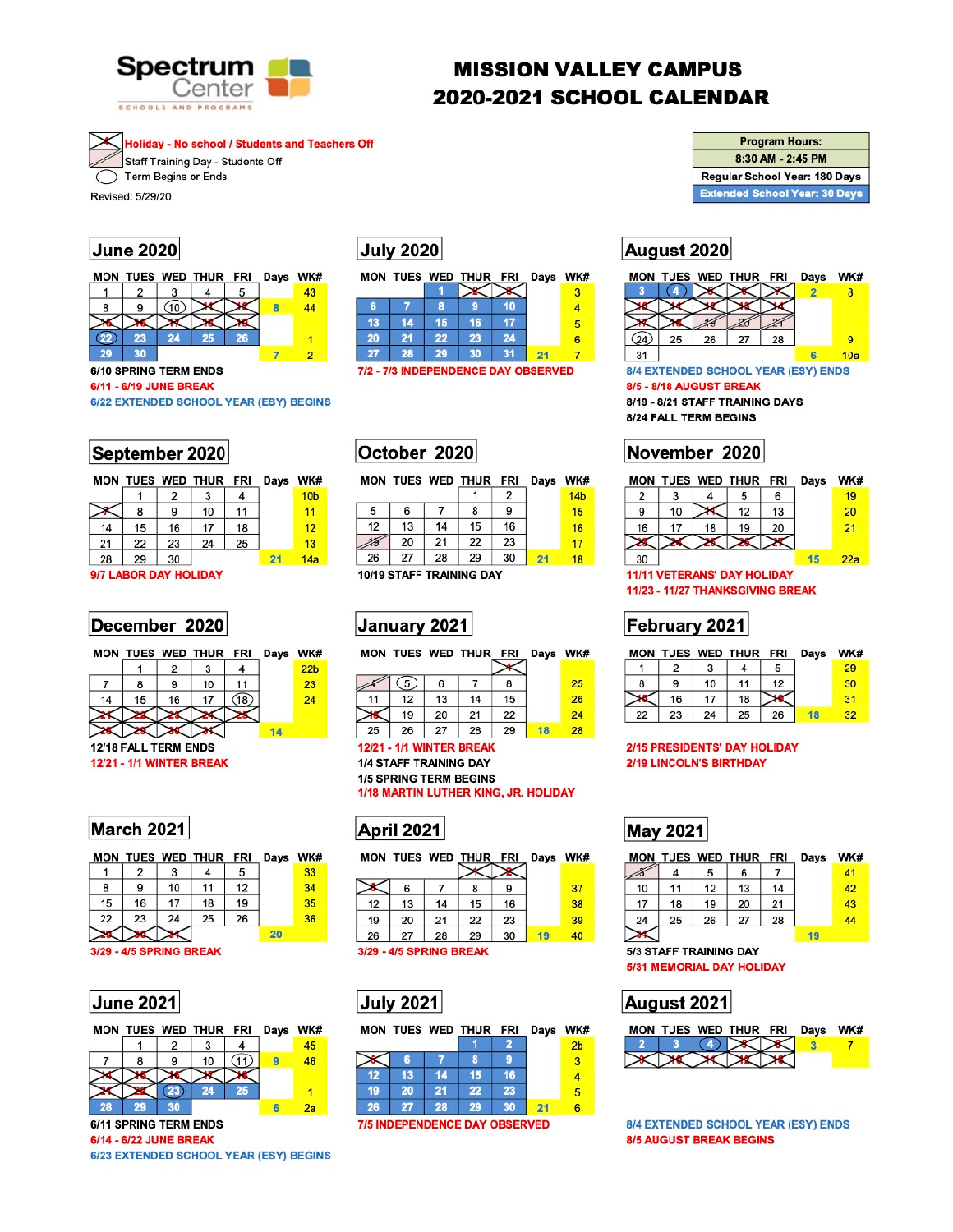

### **MISSION VALLEY CAMPUS 2020-2021 SCHOOL CALENDAR**

Semester 1: August 24, 2020 – December 18, 2020 Semester 2: January 5, 2021 – June 11, 2021

#### *June 2020*

| Wed, Jun 10               | Spring Term Ends                  |
|---------------------------|-----------------------------------|
| Thu, Jun 11 – Fri, Jun 19 | June Break (closed)               |
| Mon, Jun 22               | Extended School Year (ESY) Begins |

#### *July 2020*

#### *August 2020*

| Tue, Aug 4                  | Extended School Year (ESY) Ends |
|-----------------------------|---------------------------------|
| Wed, Aug $5 -$ Tue, Aug 18  | August Break                    |
| Wed, Aug $19$ – Fri, Aug 21 | <b>Staff Training Days</b>      |
| Mon, Aug 24                 | Fall Term Begins                |

#### *September 2020*

| Mon, Sep 7 | Labor Day Holiday (closed) |  |
|------------|----------------------------|--|
|------------|----------------------------|--|

#### *October 2020*

Mon, Oct 19 Staff Training Day

#### *November 2020*

| Wed, Nov 11               | Veterans Day Holiday (closed) |
|---------------------------|-------------------------------|
| Mon, Nov 23 - Fri, Nov 27 | Thanksgiving Break (closed)   |

#### *December 2020*

| Fri, Dec 18                 | <b>Fall Term Ends</b> |
|-----------------------------|-----------------------|
| Mon, Dec $21 - Fri$ , Jan 1 | Winter Break (closed) |